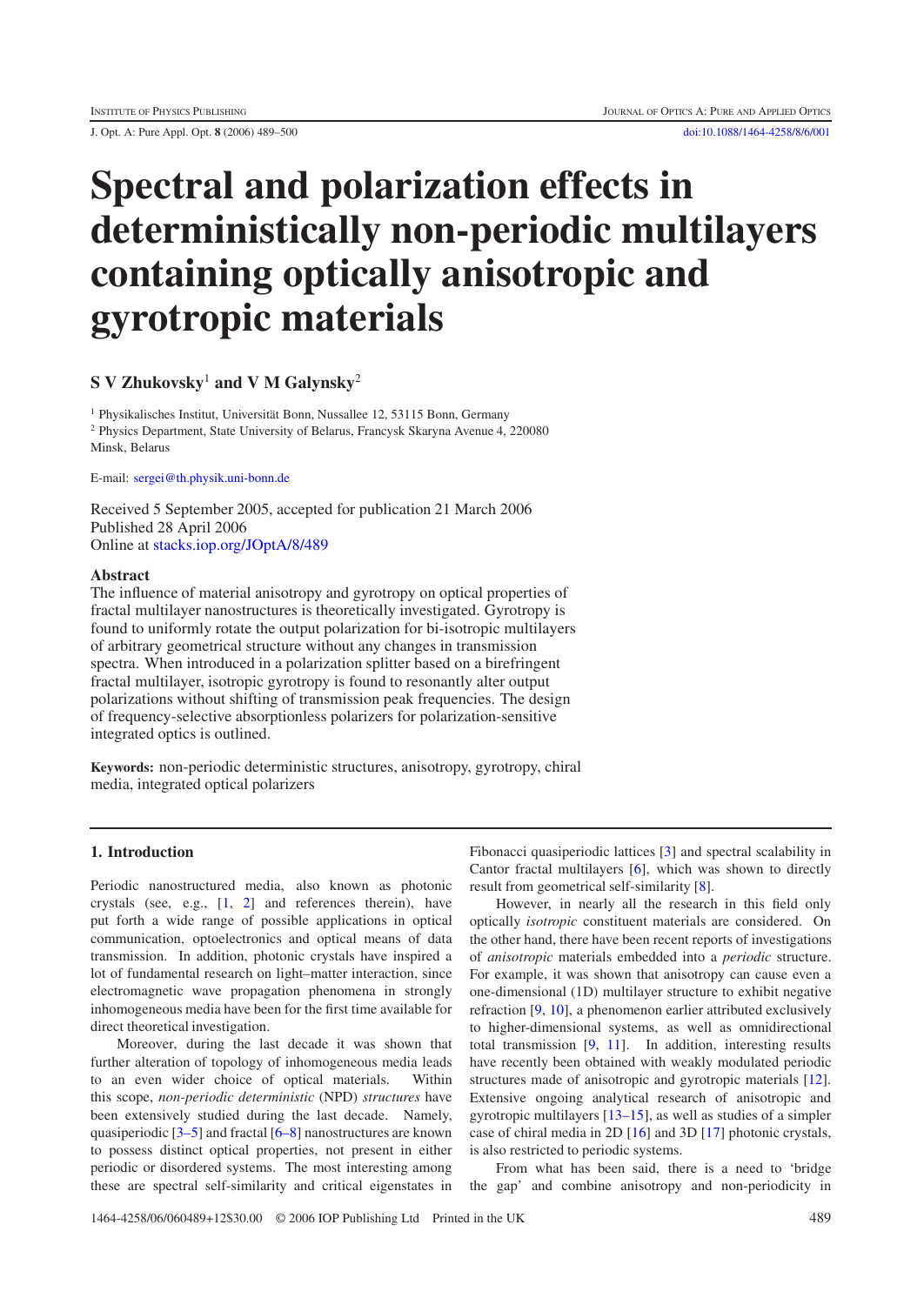<span id="page-1-0"></span>

Figure 1. A portion of the spectrum of a 27-layer Cantor fractal multilayer structure as a typical spectrum of an NPD structure (a) along with the image of one peak (b) at different orientations of input wave polarization. The peak exhibits polarization-induced splitting [\[18\]](#page-11-12). Sometimes, a doublet may split in such a way that matching occurs (c). The inset shows the structure geometry, which can be written as *gagaaagagaaaaaaaaagagaaagag*, *g* being GaN ( $\varepsilon_o = 5.685$ ,  $\varepsilon_e = 5.892$ ) and *a* being air quarter-wave layers. Frequency is normalized to  $ω_0$  defined as  $n_g d_g = n_a d_a \equiv \lambda_0/4 = \pi c/2ω_0$  [\[18\]](#page-11-12).

the same structure. It is of particular interest to find out how optical anisotropy of constituent materials can affect the spectral properties caused by deterministic non-periodic geometry. Our earlier communication [\[18\]](#page-11-12) showed that for any multilayer structure exhibiting sharp resonance peaks inside a band gap (generally, a characteristic feature of NPD geometry) anisotropy results in polarization-induced peak splitting (figures  $1(a)$  $1(a)$ , (b)). In this regime, the structure acts as a nanosized absorptionless frequency-selective polarizer, which can in itself find certain applications. Moreover, in the case when a doublet undergoes polarization-induced splitting in such a way that the components are matched (figure  $1(c)$  $1(c)$ ), the structure acts as a quarter-wave retarder (QWR) and converts a linearly polarized beam into circularly polarized one, and vice versa. The size of such a retarder is smaller than that of a bulk QWR, and the content of birefringent material is more than ten times decreased, which suggests enhancement of effective birefringence when anisotropic material is organized in a deterministic non-periodic manner.

Of the geometries in question, fractal structures are of special interest because their spectra can provide resonance peaks with controlled multiplicity due to sequential peak splitting  $[6]$ .

In this paper, we move on to further analyse the optical properties of non-periodic media containing optically anisotropic constituent materials. Along with conventional birefringence, we analyse the effects caused by optical activity (or *gyrotropy*) [\[19\]](#page-11-13). We show numerically as well as analytically that in the case of bi-isotropic multilayers (isotropic optical activity introduced into an initially isotropic medium) gyrotropy does not cause polarization-induced splitting—contrary to what might have been expected. In fact, gyrotropy even does not manifest itself in the spectral characteristics of the multilayer, its sole influence being a geometry-independent polarization plane rotation of the transmitted wave. Furthermore, we show that optical activity can be made use of to modify the polarization sensitivity and the output polarization of a birefringent polarizer described above, meaning both polarization orientation and ellipticity. Possible applications for integrated optics and optical engineering are also outlined.

To account for gyrotropy, we make use of a coordinatefree operator formalism for the general case of bi-anisotropic multilayers  $[20, 21]$  $[20, 21]$  $[20, 21]$ . It is outlined briefly in section [2.](#page-1-1)

The simplest case of a multilayer with bi-isotropic layers is analytically and numerically investigated in section [3.](#page-3-0) It is shown that gyrotropy can only provide polarization plane rotation completely independent of structure geometry. The combination of isotropic optical activity and uniaxial birefringence is analysed in section [4,](#page-5-0) and it is shown that in this case gyrotropy can be used to control the output polarization of an integrated optical polarizer. Section [5](#page-8-0) summarizes the paper.

### <span id="page-1-1"></span>**2. Evolution operator for anisotropic and gyrotropic media**

Before proceeding, it is necessary to briefly touch upon the theoretical approaches used. Contrary to the case with isotropic media when common transfer matrix methods with scalar field values would suffice, anisotropic and gyrotropic media cannot be regarded without accounting for polarization effects. Such effects include, for instance, polarization coupling at layer interfaces, so in the general case wave polarization cannot be separated into independent states and full vector calculations have to be performed.

Among the methods for such calculation, we have used the coordinate-free operator method (also known as Fedorov's covariant approach [\[19,](#page-11-13) [20,](#page-11-14) [22\]](#page-11-16)), developed for stratified systems in [\[21\]](#page-11-15). In this method most equations remain in compact form containing only the inherent parameters of the structure. This provides flexibility and facilitates analytical investigation of the equations used.

To account for arbitrary anisotropy and gyrotropy, the following form of material equations is used [\[21\]](#page-11-15):

<span id="page-1-2"></span>
$$
\mathbf{D} = \varepsilon \mathbf{E} + i\alpha \mathbf{H}, \qquad \mathbf{B} = \mu \mathbf{H} + i\beta \mathbf{E}.
$$
 (1)

Here  $\varepsilon$  and  $\mu$  are dielectric permittivity and magnetic permeability, respectively. In optically anisotropic media,  $\varepsilon$ is a tensor rather than just a scalar coefficient. In materials possessing magnetic anisotropy,  $\mu$  can also be a tensor. The quantities  $\alpha$  and  $\beta$ , also tensorial in the general case, are called *gyration pseudotensors* and are responsible for the material's optical activity. In non-absorbing media they must satisfy the relation  $\beta = -\alpha^{\dagger}$  (Hermitian conjugation). The material equations [\(1\)](#page-1-2) can in theory encompass all possible cases of anisotropy and gyrotropy [\[19\]](#page-11-13).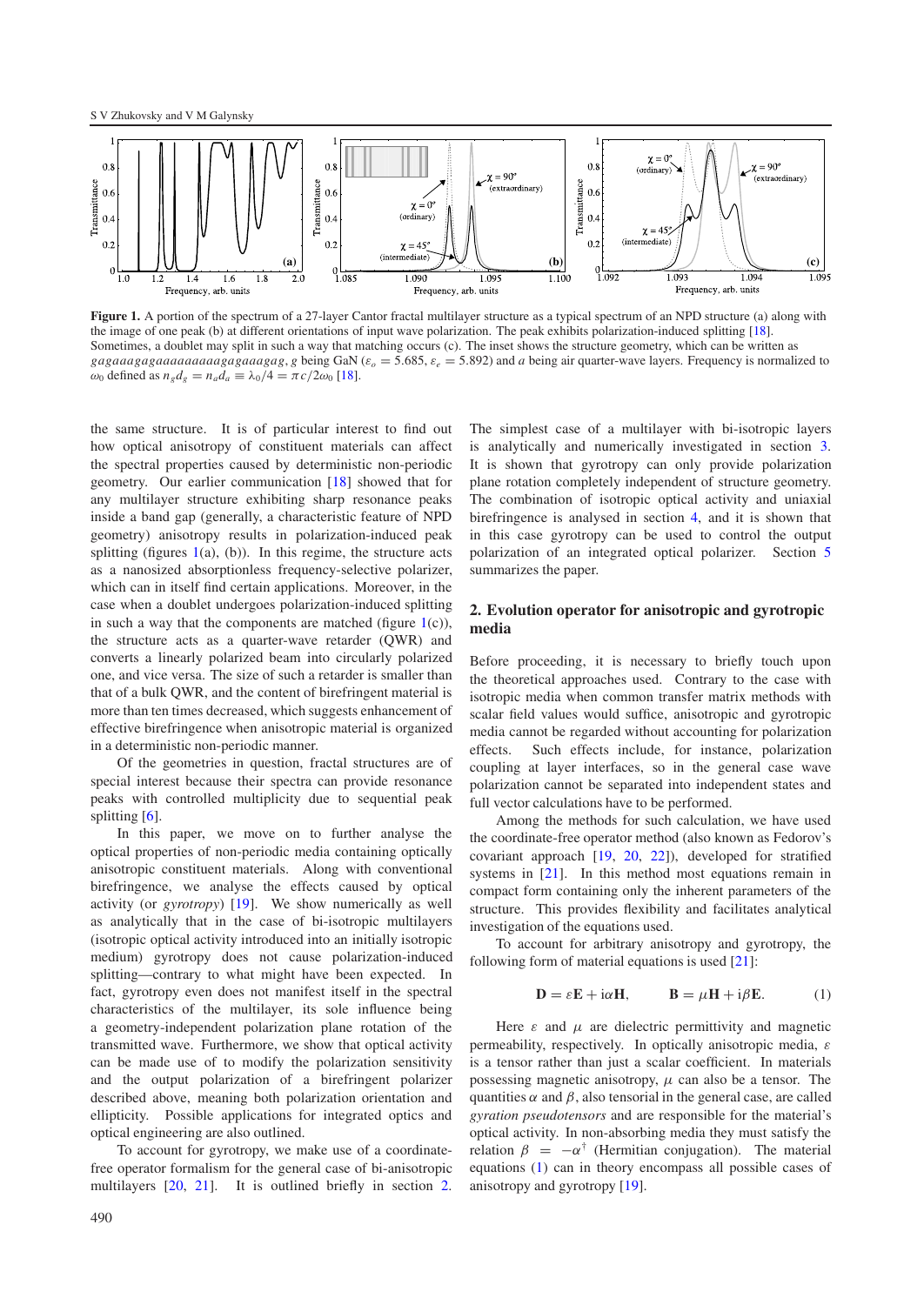<span id="page-2-1"></span>

**Figure 2.** Illustration of an interface between an ambient medium and a layer. The set of vectors (**a**, **b**, **q**) [\(2\)](#page-2-0), as well as the normalized set  $(a_0, b_0, q)$ , represent a natural basis.

Considering a plane wave incident from isotropic ambient medium with refractive index  $n_0$  onto a slab of a material with parameters given in [\(1\)](#page-1-2), one can define the wave by its vector of refraction  $\mathbf{m} = n_0 \mathbf{n}$ , **n** being the vector of the wave normal (figure [2\)](#page-2-1). Analogously, the boundary can be characterized by the unit normal vector **q** and the corresponding projection operator

<span id="page-2-0"></span>
$$
I = 1 - \mathbf{q} \otimes \mathbf{q} = -(\mathbf{q}^{\times})^2,
$$

which projects any vector into the interface plane. Here the notation **u** ⊗ **v** denotes an outer product (also termed the *dyad* [\[21\]](#page-11-15)) between two vectors **u** and **v**, which is a tensor with elements in the form  $(\mathbf{u} \otimes \mathbf{v})_{ij} = u_i v_j$ , and the symbol  $\mathbf{q}^{\times}$ stands for an antisymmetric tensor defined via a vector cross product as  $(\mathbf{q}^{\times})\mathbf{u} = \mathbf{q} \times \mathbf{u}$ , or via a fully antisymmetric Levi-Civita pseudotensor  $\mathcal{E}_{ijk}$  as  $(\mathbf{q}^{\times})_{jk} = \mathcal{E}_{ijk}\mathbf{q}_i$ .

Using these elements as a reference, one can further introduce the vectors

<span id="page-2-2"></span>
$$
\mathbf{b} = I\mathbf{m}, \qquad \mathbf{a} = \mathbf{b}^{\times} \mathbf{q}.
$$
 (2)

The three vectors  $(\mathbf{a}_0 \equiv \mathbf{a}/|\mathbf{a}|, \mathbf{b}_0 \equiv \mathbf{b}/|\mathbf{b}|, \mathbf{q})$  are of unit length and mutually orthogonal. Thus they form a basis in space (see figure [2\)](#page-2-1). Note that at normal incidence  $\mathbf{a} = \mathbf{b} = 0$ , which results from the axial symmetry of such a system. In this particular case only one of the basis vectors can be introduced naturally, while  $\mathbf{a}_0$  and  $\mathbf{b}_0$  are subject to arbitrary choosing.

It was shown earlier [\[21\]](#page-11-15) that Maxwell's equations with [\(1\)](#page-1-2) can be transformed into an operator differential equation

$$
\frac{d}{dx}W(x) = ikMW(x),
$$
  

$$
W(x) = \begin{bmatrix} IH(x) \\ q^{\times}E(x) \end{bmatrix}, \qquad M = \begin{bmatrix} A & B \\ C & D \end{bmatrix}.
$$
 (3)

Here M is a characteristic block matrix (or characteristic operator) whose elements are operators dependent on the material parameters of the slab. It can be represented by a  $6 \times 6$  matrix. However, the block matrix notation allows us to discriminate between real space (where we have introduced the

vectors [\(2\)](#page-2-0)) and 'artificial'  $2 \times 2$  space related to block vectors W, introduced because electric and magnetic field evolution has to be accounted for simultaneously. To differentiate from real-space vectors and operators, block vectors and matrices are denoted by light capital symbols.

So the components of the characteristic matrix in [\(3\)](#page-2-2) are operators acting in real space. For their full form one can refer to [\[21\]](#page-11-15). Throughout this paper, normal incidence will be considered both in analytical and in numerical investigations. This makes certain sense from the experimental point of view because otherwise gyrotropy is known to be completely shadowed by common birefringence. In this case,

<span id="page-2-4"></span><span id="page-2-3"></span>
$$
A = \mathbf{i} \mathbf{q}^{\times} \alpha I + [\mathbf{q}^{\times} \varepsilon \mathbf{q} \otimes \mathbf{v}_{3} + \mathbf{i} \mathbf{q}^{\times} \alpha \mathbf{q} \otimes \mathbf{v}_{1}],
$$
  
\n
$$
B = -\mathbf{q}^{\times} \varepsilon \mathbf{q}^{\times} + [\mathbf{q}^{\times} \varepsilon \mathbf{q} \otimes (\mathbf{q}^{\times} \mathbf{v}_{4}) + \mathbf{i} \mathbf{q}^{\times} \alpha \mathbf{q} \otimes (\mathbf{q}^{\times} \mathbf{v}_{2})],
$$
  
\n
$$
C = I \mu I + [\mathbf{i} I \beta \mathbf{q} \otimes \mathbf{v}_{3} + I \mu \mathbf{q} \otimes \mathbf{v}_{1}],
$$
  
\n
$$
D = -\mathbf{i} I \beta \mathbf{q}^{\times} + [\mathbf{i} I \beta \mathbf{q} \otimes (\mathbf{q}^{\times} \mathbf{v}_{4}) + I \mu \mathbf{q} \otimes (\mathbf{q}^{\times} \mathbf{v}_{2})].
$$
  
\n(4)

Here the four auxiliary vectors  $\mathbf{v}_k$  are introduced as follows.

$$
\mathbf{v}_1 = -Q\mathbf{q}(\varepsilon_q \mu + \beta_q \alpha)I, \qquad \mathbf{v}_2 = iQ\mathbf{q}(\beta_q \varepsilon - \varepsilon_q \beta)I, \n\mathbf{v}_3 = iQ\mathbf{q}(\alpha_q \mu - \mu_q \alpha)I, \qquad \mathbf{v}_4 = -Q\mathbf{q}(\mu_q \varepsilon + \alpha_q \beta)I.
$$
\n(5)

In these expressions, the subscript  $q$  means multiplication by **q** on both sides ( $\varepsilon_q$  = **q** $\varepsilon$ **q**, etc),  $Q$  = ( $\varepsilon_q \mu_q$  +  $\alpha_q \beta_q$ <sup> $-1$ </sup> being the normalizing factor.

Having established the characteristic operator [\(4\)](#page-2-3) for a layer with thickness *d*, one can proceed to solve equation [\(3\)](#page-2-2) by taking the matrix exponential

<span id="page-2-6"></span><span id="page-2-5"></span>
$$
\mathbb{W}(0) = \mathbb{P}\mathbb{W}(d), \qquad \mathbb{P} = \exp\left[i\frac{\omega}{c}d\mathbb{M}\right].
$$
 (6)

Here the operator  $\mathbb P$  is termed the *propagator* or evolution operator. It completely determines the wave propagation in one layer made of any material. Once known for each layer of an *N*-layer structure, the propagator for the whole system can be obtained through operator multiplication:

<span id="page-2-7"></span>
$$
\mathbb{P} = \mathbb{P}_N \mathbb{P}_{N-1} \cdots \mathbb{P}_1. \tag{7}
$$

The resulting evolution operator  $\mathbb P$  can be used to establish the reflection, transmission, and spatial field pattern for the structure in question. The details are given in [\[21\]](#page-11-15).

Note that the form of  $(4)$  and  $(5)$  is quite general, and can be simplified greatly in some cases. For instance, for nongyrotropic isotropic media ( $\alpha = \beta = 0$ ,  $\varepsilon$  and  $\mu$  are scalar) after some algebra one can reduce [\(4\)](#page-2-3) to

$$
\mathbb{M}^{(i)} = \begin{bmatrix} 0 & \epsilon I \\ \mu I & 0 \end{bmatrix}.
$$
 (8)

Note that we have used the symbol  $\epsilon$  rather than  $\varepsilon$  to distinguish between scalar and tensor permittivity, respectively. To avoid confusion, this will be done throughout the article. In what follows, the remaining quantities  $(\mu, \alpha, \beta)$  will be assumed scalar unless explicitly stated otherwise.

As a final note, one can see from  $(3)$  that the block vector W contains only in-plane components of the field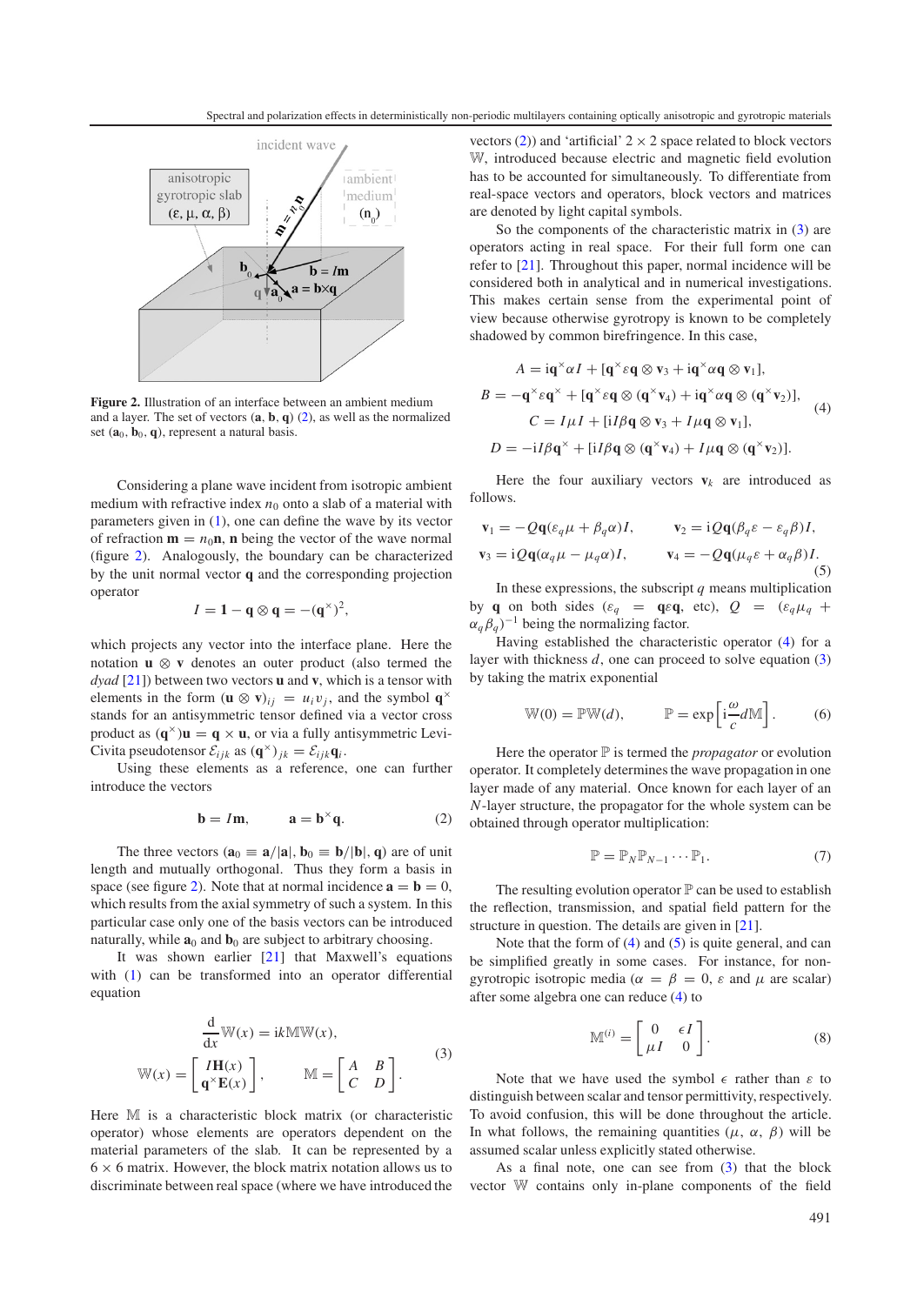<span id="page-3-2"></span>

**Figure 3.** Polar plots of transmitted wave and incident wave polarization diagrams (namely, the dependence of  $|(\mathbf{x} \otimes \mathbf{x})\mathbf{H}|(\psi)$ ) where the vector  $\mathbf{x}(\psi) = \mathbf{a}_0 \cos \psi + \mathbf{b}_0 \sin \psi$  rotates in the plane of the interface) for a 27-layer fractal multilayer containing bi-isotropic layers with variable optical activity  $\alpha$ . The plots are given for off-peak ( $\omega/\omega_0 = 1.0930$ , (a)–(c)) and on-peak frequencies ( $\omega/\omega_0 = 1.0938$ , (d)–(f)). The incident wave polarization varies between  $0°$  (a),  $22.5°$  (b),  $45°$  ((c), (f)),  $67.5°$  (e), and  $90°$  (d).

vectors. Therefore in the case of normal incidence and isotropic ambient medium with refractive index  $n_0$ 

<span id="page-3-1"></span>
$$
\mathbb{W} = \begin{bmatrix} I\mathbf{H} \\ \mathbf{q} \times \mathbf{E} \end{bmatrix} = \begin{bmatrix} \mathbf{H} \\ \gamma \mathbf{H} \end{bmatrix},
$$
  

$$
\gamma = \frac{1}{n_0} (\mathbf{a}_0 \otimes \mathbf{a}_0 + \mathbf{b}_0 \otimes \mathbf{b}_0) = \frac{1}{n_0} I
$$
 (9)

<span id="page-3-0"></span>where  $\gamma$  is called a surface impedance tensor and can be derived for this case from [\[21\]](#page-11-15). Note that once we consider finite-sized multilayers, γ depends *only* on the properties of the ambient medium and thus always has the form [\(9\)](#page-3-1), since the resulting propagator  $(7)$  acts in  $(6)$  at the points just outside the structure boundaries.

#### **3. Multilayer structures with bi-isotropic layers**

In this section, we consider the simplest case of gyrotropic materials, when all the four tensors  $(\epsilon, \mu, \alpha, \beta)$  are scalar. Such parameters correspond, for instance, to cubic crystals or optically active liquids, which are sometimes called *biisotropic* or *chiral* media. Because of their relative simplicity, these media were subject to earlier general analytical studies both as bulk media [\[22,](#page-11-16) [23\]](#page-11-17) and as stratified media or multilayers [\[24–32\]](#page-11-18). However, as noted above, the latter studies either focused on general problems of a chiral layer interface [\[24–27\]](#page-11-18) or were concerned with periodic structures [\[24,](#page-11-18) [28–31\]](#page-11-19). Even in the recent, more general theoretical works [\[32\]](#page-11-20) the authors still confine their numerical studies to periodic media with bi-isotropic layers.

Similarly to uniaxially birefringent ones, bi-isotropic media are known to change the effective refractive index depending on the beam polarization, but with circular rather than linear eigenpolarizations (see [\[27\]](#page-11-21) and references therein). Accordingly, one may expect that an NPD multilayer with bi-isotropic layers will exhibit similar polarization-induced splitting [\[18\]](#page-11-12) and act as a polarizer for circularly polarized light.

Numerical experiments, however, show that this is not entirely the case. We have used the same system as in [\[18\]](#page-11-12), a 27-layer GaN/air fractal structure shown in the inset of figure [1.](#page-1-0) All GaN layers are artificially rendered isotropic by setting  $\epsilon_o = \epsilon_e$ . Due to absence of birefringence, polarizationinduced splitting vanishes, so only one transmission peak remains and the spectrum becomes that for the extraordinary wave in figure [1\(](#page-1-0)b). Variable isotropic optical activity is then introduced by imposing scalar non-zero  $\alpha$  (ranging up to 0.2, which is somewhat unrealistically high but chosen so as to fully cover the range currently available in experiments), so all GaN layers become bi-isotropic.

As  $\alpha$  increases, the transmission spectrum shows no modification whatsoever. The reflected wave does not change its polarization, either. The transmitted wave, however, exhibits polarization rotation. Figure [3](#page-3-2) shows polarization diagrams for the transmitted wave for different input polarizations and for different values of  $\alpha$ , for two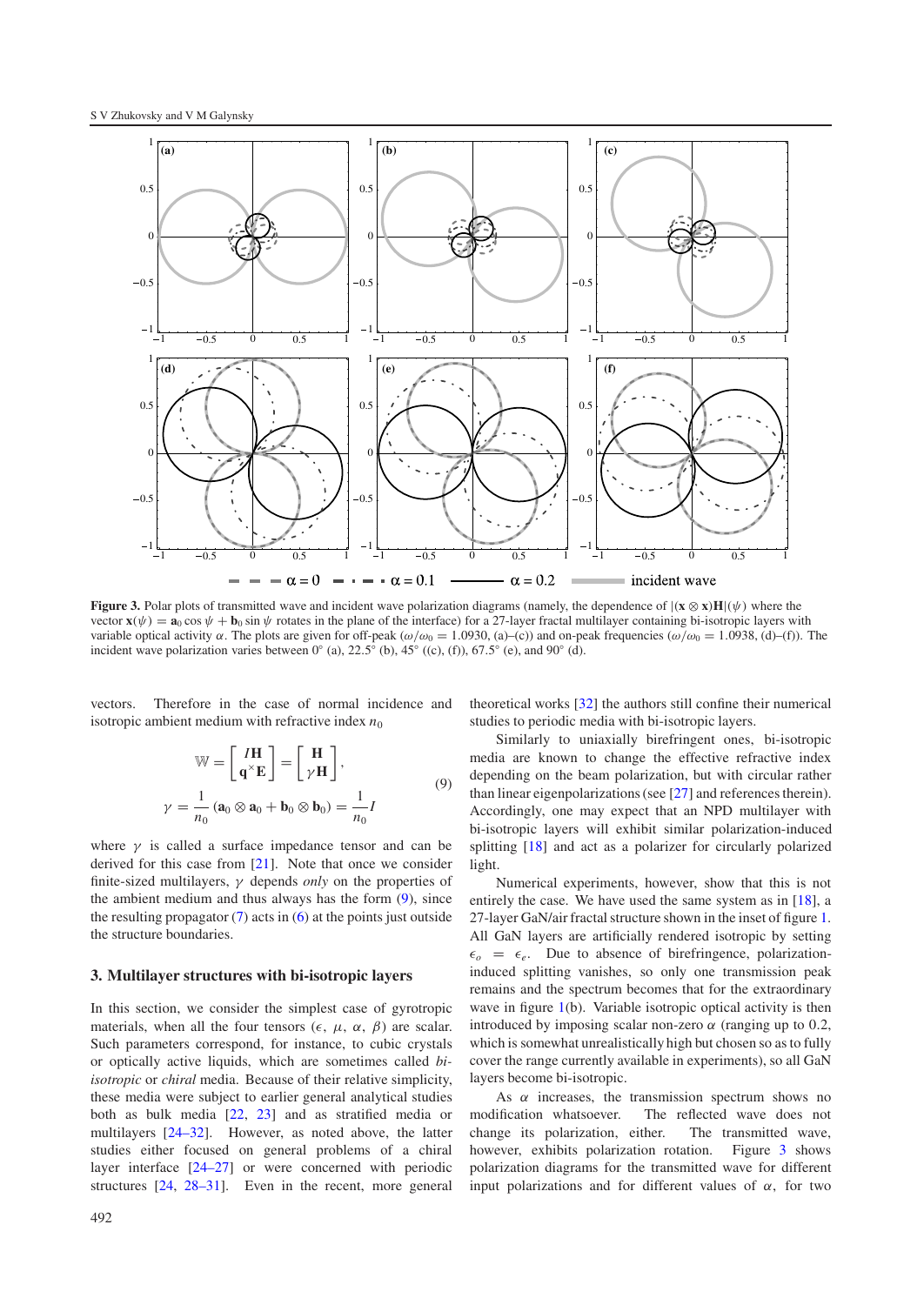<span id="page-4-0"></span>

**Figure 4.** The illustration of spectrally uniform polarization rotation in bi-isotropic media. First, the incident wave hits the left interface (a). As the wave passes through the layer, its polarization is rotated (b). At the right interface (c) the wave is partially transmitted and partially back-reflected. As the back-reflected wave travels back, its polarization is rotated back (b), so it arrives at the left interface at exactly the same polarization as the incident wave (a). The process is repeated as this wave is partially reflected and partially transmitted again. (Double arrows denote the propagation direction of the waves shown by the direction of their **H**-vectors.)

incident wave frequencies. These polarization diagrams are what a photodetector would register if placed behind a rotating analyser in front of the output beam. It can be seen that this rotation is the same both at the transmission peak (figures  $3(d)$  $3(d)$ – (f)) and off-peak (figures  $3(a)$  $3(a)$ –(c)). So the polarization rotation is *uniform*, i.e., it has a similar manner at all frequencies and regardless of the spectral features. The angle of rotation can be written as

<span id="page-4-1"></span>
$$
\phi = \sum_{j=1}^{N} \frac{\omega}{c} \alpha_j d_j.
$$
\n(10)

So it can be concluded that the influence of gyrotropy in this case is *completely incoherent*, i.e., totally independent of the geometrical properties of the multilayer.

To illustrate this seemingly unexpected result, let us recall that in bi-isotropic media the polarization rotation direction is known to be reversed after normal-incidence reflection (the so-called cross-polarized case described in [\[26\]](#page-11-22)), in full accordance with the fact that the medium itself does not exhibit any specific directions. So the reflected part of the incident beam (see figure [4\)](#page-4-0) will come to the initial interface (0|1) at its incident polarization, and this is true regardless of the number of multiple reflections taken into consideration. Similarly, at the second layer interface (1|2) all beams will have the same polarization, rotated with respect to the incident wave polarization according to [\(10\)](#page-4-1). Since the transmittance is determined by interference effects resulting from multiple reflections, optical activity in a bi-isotropic layer cannot make any contribution except the above-mentioned polarization rotation (figure [4\)](#page-4-0).

This explanation should hold regardless of the number of layers in a multilayer structure or of the structure geometry, because interference of multiply reflected beams should occur likewise at all the layer interfaces provided all the constituent layers are either isotropic or bi-isotropic. This was shown for

periodic stacks in [\[29\]](#page-11-23) and can also be derived from singlelayer and single-interface results obtained in [\[24,](#page-11-18) [26\]](#page-11-22).

To provide a consistent back-up for arbitrary NPD multilayers, let us calculate the evolution operator for a biisotropic layer. Starting with [\(4\)](#page-2-3) and [\(5\)](#page-2-4), one can immediately notice that for all the auxiliary vectors [\(5\)](#page-2-4) the expressions in brackets are scalars and thus commute with **q**, leaving the product **q***I*, which is identically zero. Remembering that  $I\mathbf{q}^{\times} = \mathbf{q}^{\times} I = \mathbf{q}^{\times}$  and that the absence of absorption implies  $\beta = -\alpha$ , [\(4\)](#page-2-3) can be reduced to

<span id="page-4-4"></span><span id="page-4-3"></span>
$$
\mathbb{M}^{(b)} = \begin{bmatrix} i\alpha \mathbf{q}^{\times} & \epsilon I \\ \mu I & i\alpha \mathbf{q}^{\times} \end{bmatrix} . \tag{11}
$$

Taking the matrix exponential, one can, after some algebra, find the propagator to equal<sup>[3](#page-4-2)</sup>

$$
\mathbb{P}^{(b)} = \begin{bmatrix} \cos(kd\sqrt{\epsilon\mu})P(\alpha) & \frac{\mathrm{i}\epsilon}{\sqrt{\epsilon\mu}}\sin(kd\sqrt{\epsilon\mu})P(\alpha) \\ \frac{\mathrm{i}\mu}{\sqrt{\epsilon\mu}}\sin(kd\sqrt{\epsilon\mu})P(\alpha) & \cos(kd\sqrt{\epsilon\mu})P(\alpha) \end{bmatrix}
$$

$$
P(\alpha) \equiv \begin{bmatrix} \cos(kd\alpha)I - \sin(kd\alpha)q^{\times} \end{bmatrix}
$$
(12)

where  $k \equiv \omega/c$ .

The evolution operator for the isotropic layer with the same  $\epsilon$ ,  $\mu$ , and *d* can be found either by imposing  $\alpha = 0$  or directly from [\(8\)](#page-2-7), which results in

<span id="page-4-5"></span>
$$
\mathbb{P}^{(i)} = \begin{bmatrix} \cos(kd\sqrt{\epsilon\mu})I & \frac{\mathrm{i}\epsilon}{\sqrt{\epsilon\mu}}\sin(kd\sqrt{\epsilon\mu})I\\ \frac{\mathrm{i}\mu}{\sqrt{\epsilon\mu}}\sin(kd\sqrt{\epsilon\mu})I & \cos(kd\sqrt{\epsilon\mu})I \end{bmatrix}.
$$
 (13)

We can see that every real-space block of both  $(12)$ and [\(13\)](#page-4-4) has identical geometrical structure, with different coefficients for different components of the block vectors W in [\(6\)](#page-2-6). This can be written as

$$
\mathbb{P}^{(b)} = (\cos(kd\alpha)I - \sin(kd\alpha)\mathbf{q}^{\times})\,\mathbb{L}, \qquad \mathbb{P}^{(i)} = I\mathbb{L} \tag{14}
$$

where

<span id="page-4-6"></span>
$$
\mathbb{L} = \begin{bmatrix} \cos(kd\sqrt{\epsilon\mu}) & \frac{\mathrm{i}\epsilon}{\sqrt{\epsilon\mu}}\sin(kd\sqrt{\epsilon\mu})\\ \frac{\mathrm{i}\mu}{\sqrt{\epsilon\mu}}\sin(kd\sqrt{\epsilon\mu}) & \cos(kd\sqrt{\epsilon\mu}) \end{bmatrix}.
$$
 (15)

Here one can note that the block matrix L consists of scalar quantities, so in terms of real space it is a coefficient matrix, which does not affect polarization properties. This essentially results from normal incidence. Also note that this coefficient matrix is the only part in  $\mathbb P$  that depends on the propagation phase  $\varphi = \sqrt{\epsilon \mu} d\omega/c$ .

Now let us show what such a propagator does to a normally incident vector  $H_0$ . For simplicity and without loss of generality, we can assume  $H_0 = H_0 a_0$ , after which it can be seen from [\(9\)](#page-3-1) that propagation in an isotropic layer results in

<span id="page-4-2"></span>
$$
\mathbb{W} = \mathbb{P}^{(i)} \mathbb{W}_0 = H_0 I \mathbb{L} \left[ \begin{array}{c} \mathbf{a}_0 \\ \frac{1}{n_0} \mathbf{a}_0 \end{array} \right]
$$
  
=  $H_0 \mathbb{L} \left[ \begin{array}{c} 1 \\ \frac{1}{n_0} \end{array} \right] I \mathbf{a}_0 = H_0 \left[ \begin{array}{c} t \\ t' \end{array} \right] \mathbf{a}_0.$  (16)

<sup>3</sup> If we are working in a 3D real space, the propagator will formally contain an additional term **q**⊗**q** added to diagonal terms. However, in our system only normal incidence is considered. Hence for all field vectors  $qH = 0$ . Since, naturally,  $I\mathbf{q} = 0 = \mathbf{q}^{\times}\mathbf{q}$ , all calculations are unchanged if performed in a 2D subspace associated with the interface plane. Formally speaking, we can consider blocks of M to be  $2 \times 2$  rather than  $3 \times 3$  matrices before taking the exponential.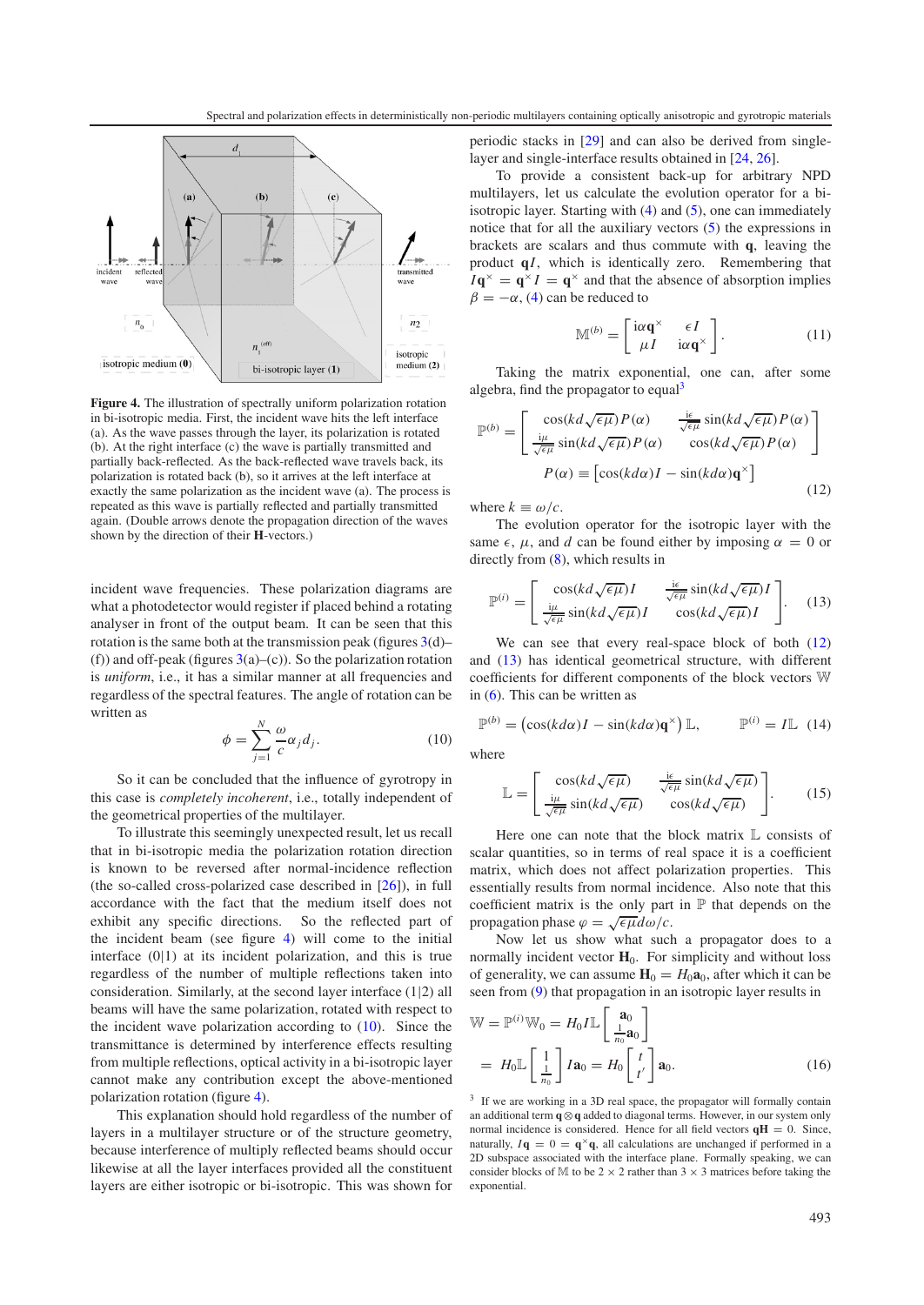One can see that there is no polarization rotation. On the other hand, substituting the evolution operator of a bi-isotropic layer analogously yields

$$
\mathbb{W} = \mathbb{P}^{(b)}\mathbb{W}_0 = H_0 \begin{bmatrix} t \\ t' \end{bmatrix} (\mathbf{a}_0 \cos(kd\alpha) - \mathbf{b}_0 \sin(kd\alpha)) \tag{17}
$$

We can see that the polarization of the transmitted wave is rotated by an angle  $\phi = kd\alpha$ , while the values of *t* and *t* (which contribute to the transmittance) remain the same. Besides, it can be stated that the propagator structure for the bi-isotropic layer in [\(14\)](#page-4-5) explicitly contains the value of  $\phi$ .

To advance from a single layer to a multilayer structure, let us investigate what happens when propagators in the form [\(14\)](#page-4-5) are multiplied. Naturally, we assume different  $\varepsilon$ ,  $\mu$ ,  $d$ , and  $\alpha$ (if any) for the two adjacent layers.

So, a product of two isotropic propagators reads

$$
\mathbb{P}_{12}^{(ii)} = \mathbb{P}_1^{(i)} \mathbb{P}_2^{(i)} = (\mathbb{L}_1 I) (\mathbb{L}_2 I) = (\mathbb{L}_1 \mathbb{L}_2) I = \mathbb{L}_{12} I.
$$
 (18)

One can see that while the coefficient matrices  $\mathbb{L}_i$  are multiplied (and hence the complex *spectral* effects are seen in isotropic multilayer structures), the real-space structure of the propagators remains proportional to *I*, i.e., *polarization independent*.

Likewise, a product between isotropic and bi-isotropic propagators reads

$$
\mathbb{P}_{12}^{(ib)} = \mathbb{P}_1^{(i)} \mathbb{P}_2^{(b)} = \mathbb{L}_{12} \left( \cos(kd_2 \alpha_2) I - \sin(kd_2 \alpha_2) \mathbf{q}^{\times} \right). (19)
$$

Again, the coefficient matrices are multiplied in the same manner, while real-space geometrical structure is preserved, so the angle of polarization rotation is unchanged compared to that for a single bi-isotropic layer.

Finally, taking a product between two bi-isotropic propagators, after some algebra we arrive at

$$
\mathbb{P}_{12}^{(bb)} = \mathbb{L}_{12} \big( \cos(kd_1\alpha_1 + kd_2\alpha_2)I - \sin(kd_1\alpha_1 + kd_2\alpha_2)q^{\times} \big). \tag{20}
$$

So we see that the coefficient matrices are again multiplied likewise, and hence there is no change to the spectral properties provided that the same  $\mathbb{L}_1$  and  $\mathbb{L}_2$  are used in [\(18\)](#page-5-1) and [\(20\)](#page-5-2) which is true if the corresponding layers have the same  $\varepsilon$ ,  $\mu$ , and *d*. Looking at the geometrical structure of the propagators, we see that

<span id="page-5-3"></span>
$$
\phi_{12} = \phi_1 + \phi_2 = \frac{\omega}{c} (\alpha_1 d_1 + \alpha_2 d_2).
$$
 (21)

Certainly, as the propagator for any multilayer is built according to  $(7)$ , and any multiplication according to  $(18)$ – [\(20\)](#page-5-2) leads to the fact that spectra are independent of  $\alpha$  while polarization rotation sums up, so [\(21\)](#page-5-3) is directly generalized to [\(10\)](#page-4-1). Therefore the reasoning applicable to a single biisotropic layer holds for any fractal structure (or, for that matter, for an arbitrarily designed binary multilayer composed of isotropic and bi-isotropic layers).

So far we have considered a linearly polarized incident wave. If the polarization is circular, it can be shown that a change in the effective refractive index does occur; however, it does not manifest itself in the transmission spectra. Detailed explanation is provided in appendix [A.](#page-9-0)

<span id="page-5-6"></span>To summarize, we have shown analytically that in multilayers consisting of isotropic and bi-isotropic layers in arbitrary combination *the optical spectra are exactly the same as if there were no optical activity whatsoever*, regardless of incident wave polarization. Instead, optical activity rotates the transmitted wave polarization, and the amount of this rotation is totally independent of the multilayer's geometrical composition and is described by a simple equation [\(10\)](#page-4-1).

<span id="page-5-1"></span>This result can also be understood from the point of view that in a bi-isotropic multilayer system the multiply reflected beams will interfere at each layer interface in exactly the same way as they do in the isotropic multilayer with the same  $\epsilon$ ,  $\mu$ , and  $d$ . Since the optical spectra are determined by the nature of such interference, they are unmodified despite polarization rotation caused by each bi-isotropic layer and resulting in overall uniform polarization rotation.

Note that the analytical derivation in this case is rigorous and exact, without any assumptions on the values of parameters used. The only assumption regards the general applicability of local material equations [\(1\)](#page-1-2), which restricts the layer thickness to the wavelength such that  $d \gg 0.001\lambda$  [\[19\]](#page-11-13)—a condition well met in the current state-of-the-art multilayers in the optical range.

<span id="page-5-0"></span>In conclusion to this section, let us point out that the uniform and incoherent nature of the polarization plane rotation allows one to use bi-isotropic materials to rotate polarization in devices with any geometry, without risk of additional interference effects. It can also be possible to combine spectral and polarization-rotating device in one multilayer, which should be beneficial for miniaturization of integrated optical components.

#### <span id="page-5-2"></span>**4. Gyrotropy and polarization-induced splitting**

Gradually complicating our structure, let us now consider a birefringent medium with a uniaxial permittivity tensor

<span id="page-5-4"></span>
$$
\varepsilon = \epsilon_o + (\epsilon_e - \epsilon_o) \mathbf{c} \otimes \mathbf{c}
$$
 (22)

where, as noted before,  $\varepsilon$  and  $\epsilon$  are used to discriminate between tensor and scalar permittivity, respectively, and subscripts *o* and *e* stand for 'ordinary' and 'extraordinary'. A unit vector **c** determines the optical axis orientation. In the multilayer structures under study, all uniaxial layers have similar orientation of **c** such that **cq** = 0. Without loss of generality we can assume  $c = b_0$ . As before, we assume no magnetic anisotropy, and isotropic optical activity.

<span id="page-5-7"></span>Substituting equation  $(22)$  into  $(4)$ ,  $(5)$  lets us arrive after some simple algebra at

$$
\mathbb{M}^{(g)} = \begin{bmatrix} i\alpha \mathbf{q}^{\times} & \varepsilon I + iQ\mu_q \mathbf{q}^{\times} \varepsilon \mathbf{q} \otimes \mathbf{q}^{\times} \mathbf{q} \varepsilon I \\ \mu I & i\alpha \mathbf{q}^{\times} \end{bmatrix}
$$

$$
= \begin{bmatrix} i\alpha \mathbf{q}^{\times} & \varepsilon I \\ \mu I & i\alpha \mathbf{q}^{\times} \end{bmatrix}.
$$
 (23)

Without optical activity  $(\alpha = 0)$  and within our assumptions  $(c = b_0)$  the propagator can be found to equal

<span id="page-5-5"></span>
$$
\mathbb{P}^{(a)} = \mathbb{L}_o \mathbf{a}_0 \otimes \mathbf{a}_0 + \mathbb{L}_e \mathbf{b}_0 \otimes \mathbf{b}_0 \tag{24}
$$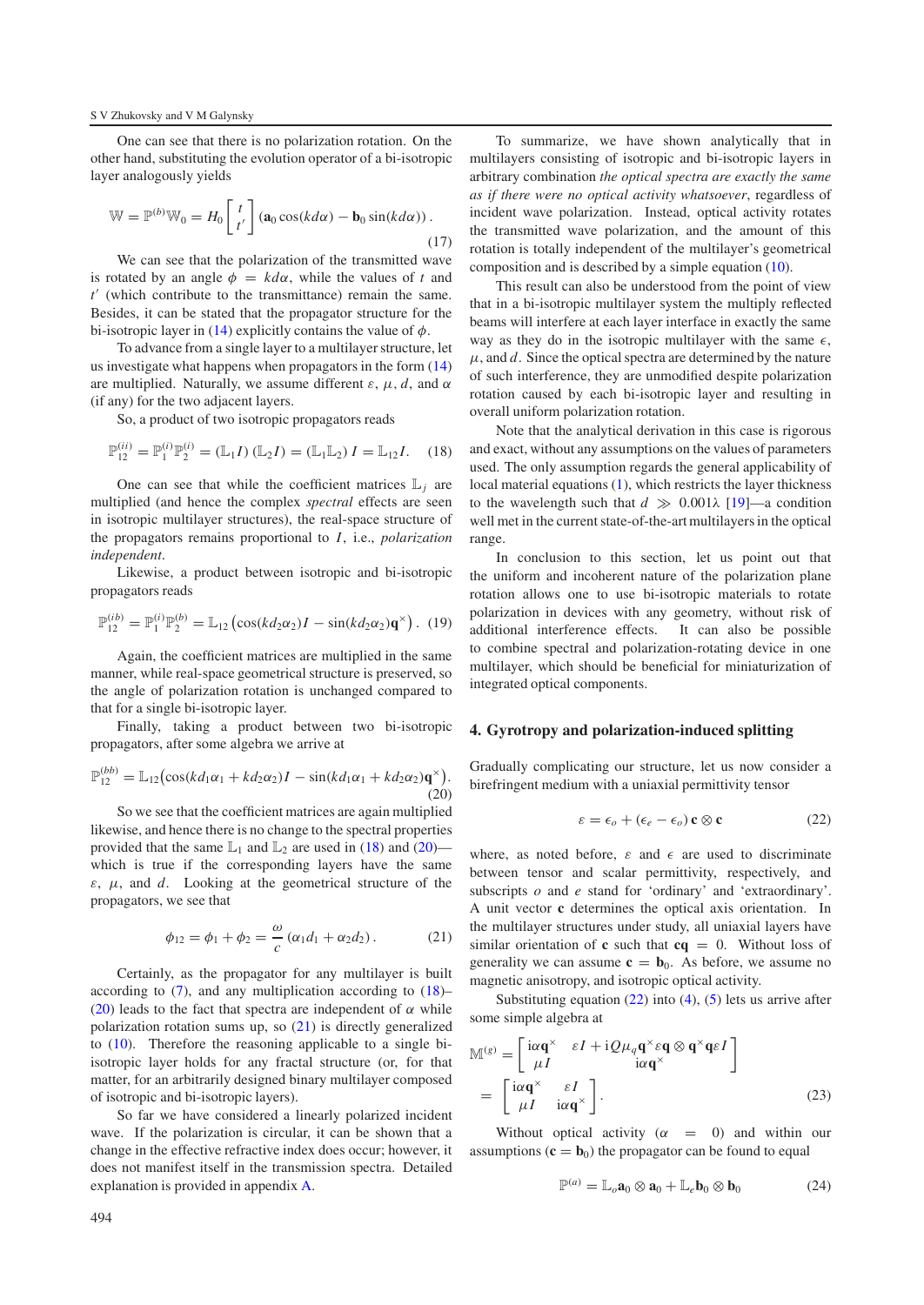<span id="page-6-3"></span>

<span id="page-6-0"></span>**Figure 5.** The dependence of transmittance on frequency and incident wave polarization for a 27-layer GaN/air fractal structure (*inset*) without (a) and with gyrotropy (b) with  $\alpha = 0.2$ . Lighter areas denote higher transmittance.

where

$$
\mathbb{L}_{j} = \begin{bmatrix} \cos(kd\sqrt{\epsilon_{j}\mu}) & \frac{\mathrm{i}\epsilon_{j}}{\sqrt{\epsilon_{j}\mu}}\sin(kd\sqrt{\epsilon_{j}\mu})\\ \frac{\mathrm{i}\mu}{\sqrt{\epsilon_{j}\mu}}\sin(kd\sqrt{\epsilon_{j}\mu}) & \cos(kd\sqrt{\epsilon_{j}\mu}) \end{bmatrix},
$$
  
\n $j = o, e.$  (25)

It can be easily seen that such a layer is able to exhibit polarization-induced peak splitting in the spectrum. Indeed, when a field vector is oriented along  $\mathbf{a}_0$  (or, more generally speaking, perpendicular to **c**), it will only interact with one term in the propagator, namely, the one containing L*o*, and will propagate exactly as if all uniaxial layers were isotropic with  $\epsilon = \epsilon_o$  (compare [\(15\)](#page-4-6) and [\(25\)](#page-6-0)). Similarly, when a field vector is oriented along  $\mathbf{b}_0$  (parallel to **c**), the same would be true for  $\mathbb{L}_{e}$ , and again all uniaxial layers will effectively be isotropic, this time with  $\epsilon = \epsilon_e$ . So, one can see that if the incident wave is polarized along either of the eigenvectors of  $\mathbb P$  (it is then called an *eigenwave*), it will propagate in exactly the same way as if all uniaxial layers were isotropic with some effective refractive index. Hence the spectra will be similar in shape, the only difference being associated with a change in effective  $\epsilon$ , which in turn causes all spectral features to shift in frequency.

Unfortunately, in the presence of optical activity the tensorial nature of  $\varepsilon$  results in a very complicated structure of the propagator, which, while capable of being evaluated symbolically, is nearly useless for further analysis.

<span id="page-6-1"></span>It can be shown, however, that if we assume both  $\alpha$  and  $\delta \epsilon \equiv \frac{1}{2} |\epsilon_e - \epsilon_o|$  to be small, an approximate *model propagator* can be used. The details of its derivation and applicability are covered in appendix **B**. Reduced with respect to  $\delta \epsilon$  with the product  $\alpha \delta \epsilon$  neglected, it reads

$$
\mathbb{P}^{(g)} \approx \mathbb{L}\left(\cos(kd\alpha)I - \sin(kd\alpha)\mathbf{q}^{\times}\right) + \delta\epsilon\mathbb{L}'\left(\mathbf{a}_0 \otimes \mathbf{a}_0 - \mathbf{b}_0 \otimes \mathbf{b}_0\right).
$$
 (26)

Here the coefficient matrix  $\mathbb L$  is the same as that for isotropic media (compare [\(B.9\)](#page-10-1) and [\(15\)](#page-4-6)) if we substitute  $\epsilon \equiv$  $\frac{1}{2}(\epsilon_e + \epsilon_o)$ , i.e., if an average of the ordinary and extraordinary dielectric constants is used as an effective value of  $\epsilon$ . The coefficient matrix  $\mathbb{L}'$  is explicitly written as [\(B.10\)](#page-10-2).

On the other hand, one can reduce the same model propagator with respect to  $\alpha$ , in which case

<span id="page-6-2"></span>
$$
\mathbb{P}^{(g)} \approx \mathbb{L}_o \mathbf{a}_0 \otimes \mathbf{a}_0 + \mathbb{L}_e \mathbf{b}_0 \otimes \mathbf{b}_0 - k d \alpha \mathbb{L} \mathbf{q}^\times, \qquad (27)
$$

where the matrices  $\mathbb{L}_{\rho}$  and  $\mathbb{L}_{e}$  are the same as those without gyrotropy (see [\(24\)](#page-5-5), [\(25\)](#page-6-0)), and the additional coefficient matrix  $\mathbb L$  given in [\(B.9\)](#page-10-1) is the same as for the isotropic case in [\(15\)](#page-4-6).

Looking at  $(26)$  and  $(27)$ , one can see that even within the bounds of the approximation used, the behavior of the multilayer in question changes dramatically. Compared to a bi-isotropic evolution operator  $(14)$ , there is a symmetric addition proportional to  $\delta \epsilon$ , which causes a perturbation to the polarization plane rotation, making the propagator polarization sensitive. Hence, the propagator multiplication is no longer described by [\(20\)](#page-5-2), and the angle of rotation becomes dependent on the incident wave polarization.

Compared to a birefringent evolution operator  $(24)$ , there is an antisymmetric addition proportional to  $\alpha$  (and, more generally, this α comes from decomposition of sin *kd*α). We know from  $(14)$  that such a term in the propagator is responsible for polarization plane rotation.

As it is not easy to decide in favour of one on these two interpretations, it is safe to assume that one layer made of the material in question will exhibit polarization rotation combined (more or less on equal terms) with spectral properties of birefringent multilayer structures.

Numerical results show that this is indeed the case. For simulation, the same GaN/air fractal multilayer as in the previous section was used (shown again in figure [5\)](#page-6-3), but without rendering the GaN layers isotropic. Optical activity was likewise artificially introduced into GaN,  $\alpha$  ranging up to 0.2.

As one can see in figure [5,](#page-6-3) there is no change in the nature of polarization-induced splitting, and the frequencies of the doublet components are not changed, either. This agrees with  $(27)$  where we see the coefficient matrices  $\mathbb{L}<sub>o</sub>$  and  $\mathbb{L}_{e}$  to be the same regardless of optical activity. However, the sensitivity of splitting to input polarization has been modified dramatically. Without gyrotropy there is a clear symmetric picture with peak maxima corresponding to the cases when the incident wave coincides with one of the eigenpolarizations (figure  $5(a)$  $5(a)$ ). When gyrotropy is present, the peak maxima become shifted by about 30◦, and the transmittance at maximum does not reach unity (figure [5\(](#page-6-3)b)).

To proceed with our in-depth analysis, let us look at the transmitted wave polarization (figure [6\)](#page-7-0). The diagrams are plotted for the same incident wave polarizations as in figure [3](#page-3-2)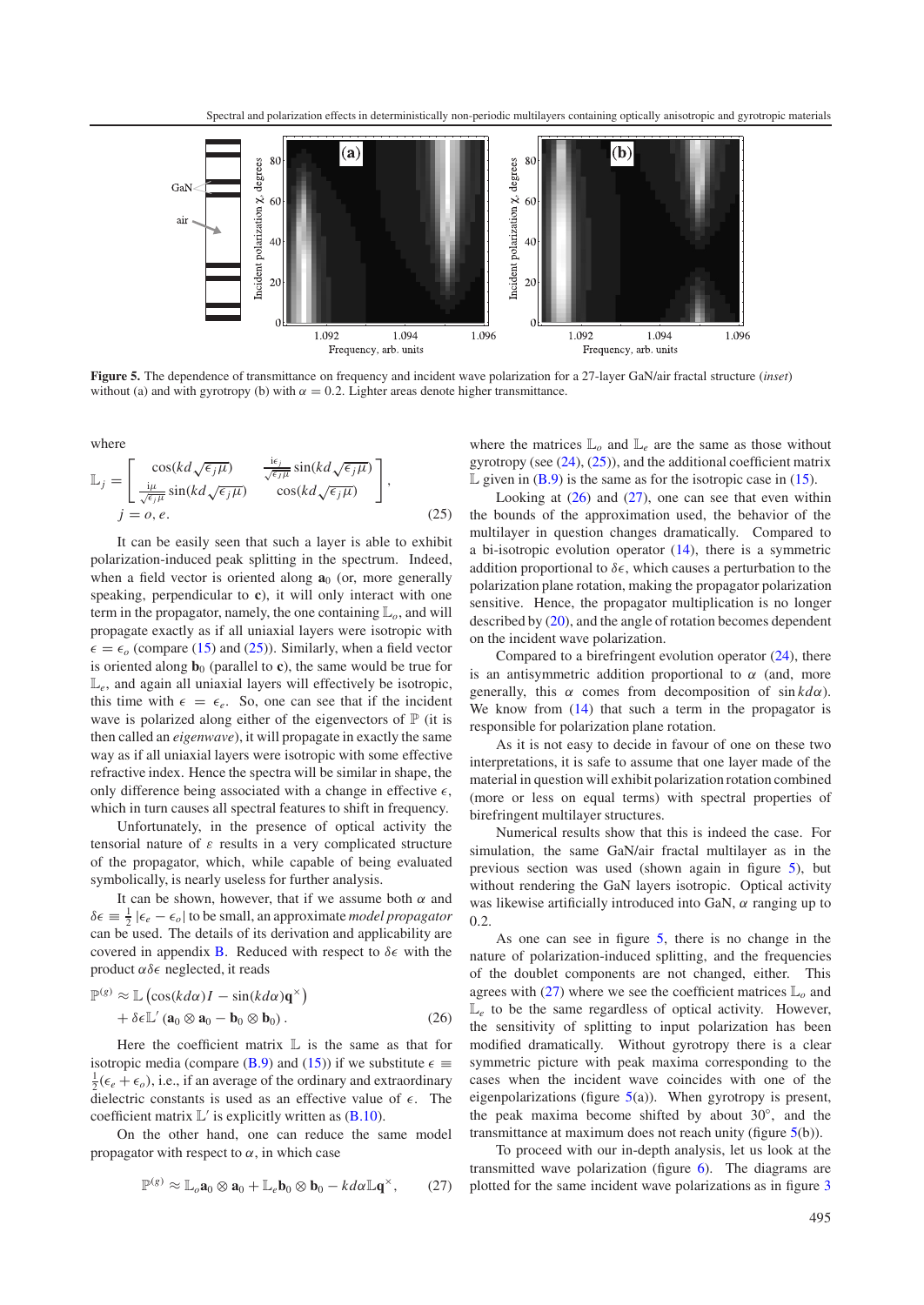<span id="page-7-0"></span>

**Figure 6.** Polar plots of transmitted wave and incident wave polarization diagrams (the same as in figure [3\)](#page-3-2) for a 27-layer fractal multilayer containing birefringent layers with variable isotropic optical activity  $\alpha$ . The plots are given for the same incident wave polarizations for both polarization-split peaks ( $\omega/\omega_0 = 1.0923$  ((a)–(c)),  $\omega/\omega_0 = 1.0938$  ((d)–(f))). The incident wave polarization varies between 0° (a), 22.5° (b), 45° ((c), (f)),  $67.5^{\circ}$  (e), and  $90^{\circ}$  (d).

at the frequencies of the polarization-split doublet. One can see immediately that the transmitted wave polarization is modified considerably if gyrotropy is present. The structure still works as a polarizer in the sense that at both peaks the transmitted wave is always polarized similarly for any input polarization. This can be seen by comparing the graphs in figures  $6(a)$  $6(a)$ –(c) as well as in figure  $6(d)$  $6(d)$ –(f). However, the output polarization states are found to depend on the optical activity strength present. This dependence mainly manifests itself as rotation, so the output polarization states remain visibly orthogonal for the two peaks. However, besides the change in orientation there is also a change in ellipticity, as can best be seen in figure  $6(f)$  $6(f)$ .

It is also worth noting that the character of polarization rotation in this case is completely different from what was observed in the previous section. This difference is best seen comparing figures  $3(c)$  $3(c)$ , (f) and figures  $6(c)$  $6(c)$ , (f), when the same incident wave polarization is considered, and plotting the angle of rotation  $\phi$  versus optical activity  $\alpha$  (figure [7\)](#page-8-1). In the bi-isotropic case the rotation is always with respect to the *incident wave*; it is independent of the structure's geometrical or spectral features, so  $\phi$  is almost equal for resonant and off-resonant frequencies, exhibiting only a slight frequency variation according to  $(10)$  (figure [7\(](#page-8-1)a)).

In the case when isotropic optical activity is added to the birefringence, the dominant feature is polarization-induced splitting, its polarization properties subject to modification due to gyrotropy. This happens in a multilayer because splitting (along with all spectral features) is resonant and the more

layers there are in a multilayer, the more pronounced the peaks are. On the other hand, gyrotropy-induced rotation in [\(26\)](#page-6-1) only weakly increases with the number of layers. So, the rotation occurs with respect to *eigenpolarizations* of the birefringent medium. The angle of rotation  $\phi$  is thus strongly dependent on frequency, exhibiting a change of 90◦ over a very small change  $(\Delta\omega/\omega_0$  = 0.0015) between two polarization-split peaks (figure [7\(](#page-8-1)b)). The dependence  $\phi(\alpha)$  itself no longer conforms to [\(10\)](#page-4-1) and even exhibits a slight nonlinearity, apparently connected to the emerging ellipticity in output polarization (see figure  $6(f)$  $6(f)$ ).

It may appear at first that this change of output polarization should correspond to the change of polarization eigenstates in gyrotropic media. However, in this case one would expect exactly the same propagator structure as in [\(24\)](#page-5-5) with **a**<sub>0</sub> and **b**<sub>0</sub> replaced with elliptical eigenvectors, which could have been recoverable from figure [6.](#page-7-0) This, however, is not straightforward (see appendix [A\)](#page-9-0), and this would also contradict with the structure in [\(27\)](#page-6-2) where a term proportional to  $d\alpha$  is present. Together with an additional term in [\(26\)](#page-6-1) this means that eigenvectors should be thickness dependent. This cannot happen since the eigenvectors of  $\mathbb P$  are the same as those of M, which depends only on material parameters.

Indeed, if only changes of eigenpolarizations were involved here, then gyrotropy would leave unchanged the Malus-like dependence of transmittance on input polarization, with respect to rotated output polarization states—quite contrary to what is seen in figure  $6(c)$  $6(c)$  where the output and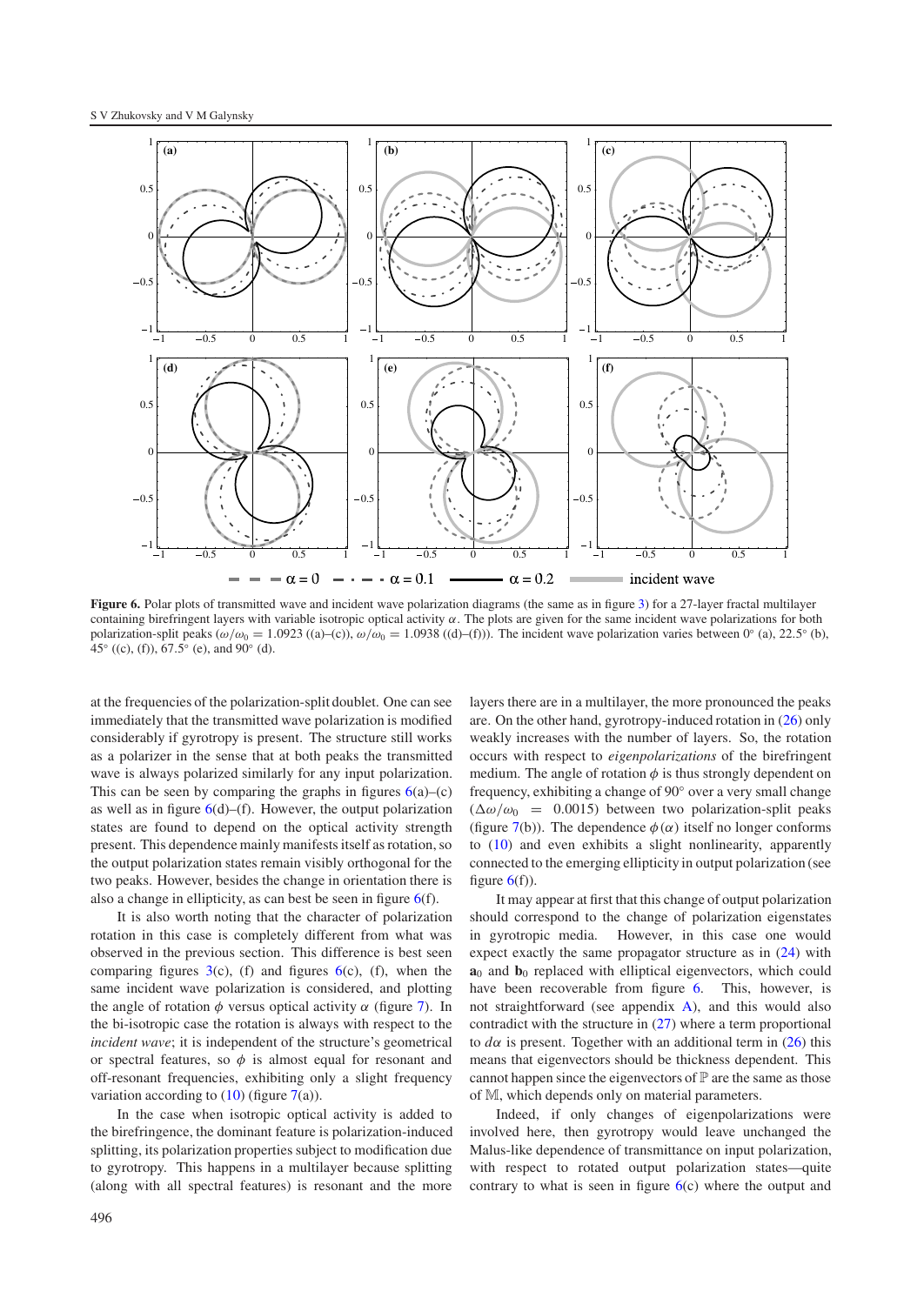<span id="page-8-1"></span>

**Figure 7.** The dependence of polarization rotation angle  $\phi$  on the value of  $\alpha$  for isotropic (a) and birefringent (b) multilayer structure. The incident wave polarization is according to figure [6\(](#page-7-0)c) for the split peak frequencies  $\omega/\omega_0 = 1.0923$  (*dashed*) and  $\omega/\omega_0 = 1.0938$  (*solid*). The inset shows a slight difference in the slope for the two lines according to [\(10\)](#page-4-1).

input waves are almost mutually perpendicular in polarization, yet the transmittance is near unity. So one may guess that there should be an interplay between 'bi-isotropic-like' uniform polarization rotation and gyrotropy-induced change of eigenpolarizations. The exact nature of this interplay is yet to be understood.

To summarize this section, we have found out that isotropic optical activity added to a birefringent multilayer structure influences both the transmission spectra and the transmitted wave polarization. However, the modification of the spectra can be seen in the change of polarization sensitivity. The nature of polarization-induced splitting, the frequencies of split components, and the orthogonality of output polarization for these components remains unaltered.

The results obtained can be used to control the output polarization of a splitter based on an NPD multilayer with anisotropic layers. This control occurs without any modification to the splitter frequency characteristics. This is definitely of interest in the design of integrated optical polarizers, as both polarization directions can be rotated without having to physically reorient the multilayer. Again, fractal structures are geometrically preferable as NPD structures because peak multiplicity allows polychromatic filtering properties. This can facilitate both multiple-channel polarization separators and split component matching, which can in turn be promising in applications.

#### <span id="page-8-0"></span>**5. Conclusions and outlook**

In conclusion, we have analysed the influence of isotropic optical activity, the simplest kind of gyrotropy, on the spectral and polarization properties of deterministic non-periodic (in particular, fractal) multilayer structures. In the *isotropic* case, we have shown numerically and analytically that optical activity does not cause any change in the transmission spectrum, but rather leads to a uniform polarization rotation. It is independent of the structure geometry and can be described by [\(10\)](#page-4-1). In the *birefringent* case, we have shown that the frequencies of the polarization-split doublet do not change. However, both the output polarization and the value of the transmittance at peak frequencies do depend on the strength of the gyrotropy. In more complicated cases, when gyrotropyrelated terms are expected to cross-couple with  $\varepsilon$  and  $\mu$  in the single-layer characteristic operator [\(4\)](#page-2-3), [\(5\)](#page-2-4), more significant

modifications of the spectra can be expected, for example, changes of resonant peak locations.

The results obtained are characteristic to any structure geometry that facilitates sharp resonance peaks located in a band gap, as is the case with many deterministic non-periodic media. The fractal geometry considered here allows the effects to be manifest in the desired frequency range with desired peak multiplicity. Among other notable geometries one can also name single- and multiple-cavity Fabry–Pérot resonators embedded into a periodic multilayer.

The effects observed can be used in the design of frequency-selective, compact devices for polarization-sensitive integrated optics. This particularly concerns mono- and polychromatic absorptionless polarizers with controlled output polarization. Devices that rotate the polarization of the output beam with respect to the input are also possible. Note, however, that in this paper no account was taken for presentday experimental or technological applicability of the results obtained. Also note that the combination of parameters described in section [4](#page-5-0) is not among those naturally occurring in crystals (though it may be possible in nanocomposites). Nevertheless, this combination is very useful illustratively, since it allows analytical treatment and so can be used as a landmark of what will happen if we complicate the system further.

There is a broad range of problems to be addressed within the scope of extending the present research. First and foremost, it appears fruitful to investigate more complicated cases of optical anisotropy and gyrotropy. This is especially relevant in two cases. First, of interest are materials with properties subject to external tuning, e.g., liquid crystals or Pockels, Faraday, or Kerr media. Second, as was mentioned above, of importance are anisotropic and/or gyrotropic materials which can be readily used in multilayer micro- and nanostructure fabrication. Since the numerical techniques used in this paper are based on the general material equations [\(1\)](#page-1-2), it appears possible to rigorously allow for all kinds of anisotropy and gyrotropy, as well as to account for polarization effects during wave propagation. This paper demonstrates that analytical or semi-analytical treatment is possible using symbolic computation techniques. A thorough classification of spectral and polarization-related effects resulting from anisotropy and/or gyrotropy according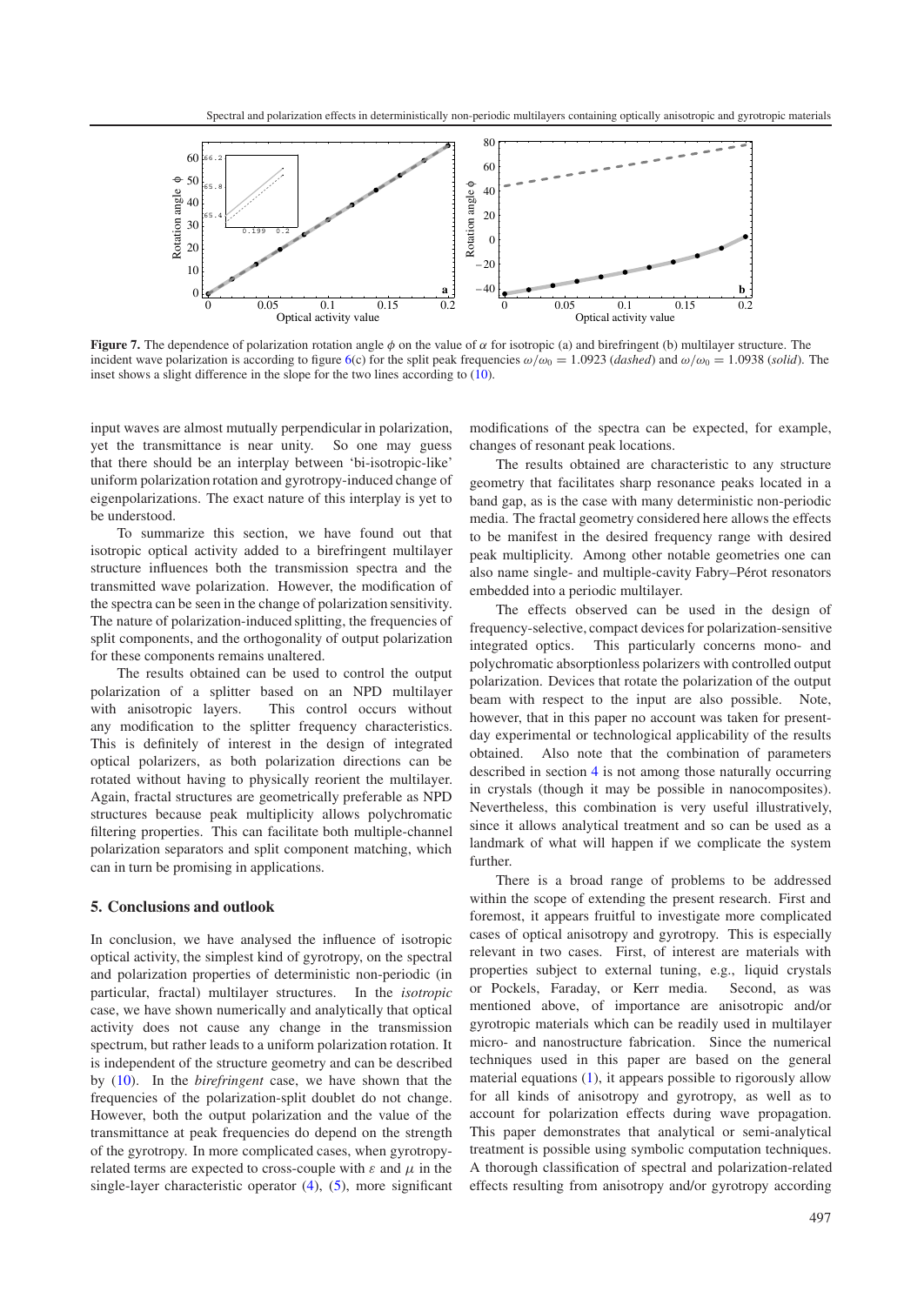to different crystallographic symmetries existent in nature is worthwhile, too.

Other areas of extending this paper are also apparent. Namely, it is interesting to find out what happens in NPD multilayers containing anisotropic or gyrotropic layers of the same material but different spatial orientation. In addition, it also appears promising to combine materials with various optical properties in different parts of the same NPD multilayer. Since such structures generally tend to exhibit eigenmodes with distinct localization patterns, one may expect that by introducing different materials into different localization regions one can produce devices with unusual and largely tunable spectral dependences of optical properties.

#### **Acknowledgments**

<span id="page-9-0"></span>The authors wish to acknowledge helpful discussions with S Kurilkina, A Smirnov, G Borzdov, L Burov, A Novitsky, and A Lavrinenko. This work was supported in part by the Basic Research Foundation of Belarus (Grant No. F04M–140) as well as by Deutsche Forschungsgemeinschaft (DFG SPP 1113).

#### **Appendix A. Bi-isotropic media and circular polarization**

From the reasoning of section [3,](#page-3-0) one may conceive that biisotropic media allegedly do not discriminate between lefthanded and right-handed circular polarization, while it is commonly known (see [\[27,](#page-11-21) [33\]](#page-11-24)) that, on the contrary, a change of the effective refractive index occurs. Here we would like to explain in detail how and why this effective index change does *not* cause any polarization splitting.

<span id="page-9-1"></span>We take a single bi-isotropic layer and analyse what happens to a circularly polarized incident wave. Starting with [\(17\)](#page-5-6), we can see that in this case ( $\phi \equiv k d\alpha$ )

$$
\mathbf{H}_0^+ = H_0(\mathbf{a}_0 + i\mathbf{b}_0),
$$
  
\n
$$
\mathbb{W}^+ = H_0 \mathbb{L} \left[ \frac{1}{\frac{1}{n_0}} \right] \left[ (\cos \phi + i \sin \phi) \mathbf{a}_0 \right]
$$
  
\n
$$
+ i (\cos \phi + i \sin \phi) \mathbf{b}_0 \right]
$$
  
\n
$$
= \mathbb{L} \left[ \frac{1}{\frac{1}{n_0}} \right] \mathbf{H}_0^+ e^{i\phi}.
$$
  
\n
$$
\mathbb{W} \left[ \frac{1}{n_0} \right] \mathbf{H}_0^+ e^{i\phi}.
$$

<span id="page-9-2"></span>We can see that there is no change of polarization but rather a change of phase for the transmitted wave with respect to that for an isotropic layer. The value of this change is  $\phi$ . If one reverses the direction of circular polarization, one gets

$$
\mathbf{H}_0^- = H_0(\mathbf{a}_0 - i\mathbf{b}_0),
$$
  
\n
$$
\mathbb{W}^- = H_0 \mathbb{L} \left[ \frac{1}{\frac{1}{n_0}} \right] \left[ (\cos \phi - i \sin \phi) \mathbf{a}_0 \right]
$$
  
\n
$$
+ i \left( -\cos \phi + i \sin \phi \right) \mathbf{b}_0 \right]
$$
  
\n
$$
= \mathbb{L} \left[ \frac{1}{\frac{1}{n_0}} \right] \mathbf{H}_0^- e^{-i\phi}.
$$
 (A.2)

As can be noticed, the change of phase is different in this case. A conventional approach with bulk bi-isotropic media is to combine this phase shift  $\phi$  with the propagation phase  $\varphi = kd \sqrt{\epsilon \mu}$ . This results in a change in the effective refractive index, such that [\[27\]](#page-11-21)

$$
n_{\text{eff}}^{\pm} = n_0 \pm \delta n = \sqrt{\epsilon \mu} \pm \alpha. \tag{A.3}
$$

However, our studies show that such an approach can yield misleading results when applied even to a single layer. A straightforward conclusion of the effective index concept would be that the layer, and even more so the multilayer structure, should become sensitive to the orientation of circular polarization. Indeed, as spectral features strongly depend on  $n$ , the difference in  $n<sub>eff</sub>$  should result in the difference in the spectra, causing polarization-induced splitting with respect to circular eigenpolarizations.

<span id="page-9-3"></span>However, this contradicts both numerical and analytical results. Indeed, note first that the phase change in [\(A.1\)](#page-9-1) and  $(A.2)$ , even if included in  $\mathbb{L}$ , does not contribute to the transmittance. Further, considering a multilayer composed of *N* isotropic and bi-isotropic layers, one can use [\(18\)](#page-5-1)–[\(20\)](#page-5-2) to see that

$$
\mathbb{W}^{\pm} = \mathbb{L}_1 \mathbb{L}_2 \cdots \mathbb{L}_{N-1} \mathbb{L}_N \left[ \frac{1}{n_0} \right] \mathbf{H}_0 \exp(\pm \phi_1 \pm \phi_2 \pm \cdots \pm \phi_N).
$$
\n(A.4)

Since the transmission spectrum is determined by the matrix product in [\(A.4\)](#page-9-3), which is polarization independent, bi-isotropy in any of the constituent layers cannot lead to polarization-induced splitting. Instead, it contributes to an overall uniform phase change—similar to a uniform polarization rotation in the case of linear input polarization.

This example is a good confirmation of the fact that the refractive index itself is no longer straightforward nor safe to use once complex optical media are involved. Indeed, an effective refractive index for a certain eigenpolarization essentially means that a wave with this polarization propagates as if the medium were isotropic. But it can only be true if the wave polarization is never changed during propagation. In *homogeneous* media of any kind, this is always true by definition of an eigenwave [\[33\]](#page-11-24)—so it is enough to make sure that the *incident* wave is properly polarized, which is what is conventionally assumed.

However, in *inhomogeneous* media this is no longer enough. Even in a multilayer the layer interfaces can and do introduce polarization coupling between eigenwaves. And this is exactly what occurs in a bi-isotropic layer both layer interfaces serve as perfect couplers between eigenpolarizations, reversing the polarization after each reflection. (This cross-coupling is mentioned in [\[26\]](#page-11-22) and is due to the fact that the right- or left-handedness of a circularly polarized wave is determined by the sign of the vector product  $\text{in}[\textbf{H} \times \textbf{H}^*]$  [\[22\]](#page-11-16), and during Fresnel reflection in our case  $\mathbf{n} \rightarrow -\mathbf{n}$ ,  $\mathbf{H} \rightarrow r\mathbf{H}$ , *r* being real). As such, even in the case of one layer, and even in the case of normal incidence and axial symmetry of the system, a wave *initially* polarized along one of the eigenwaves *does not retain* its polarization during propagation. Therefore the resulting spectral properties even of one layer differ greatly from what would have happened if one blindly used the effective index concept suitable for homogeneous media.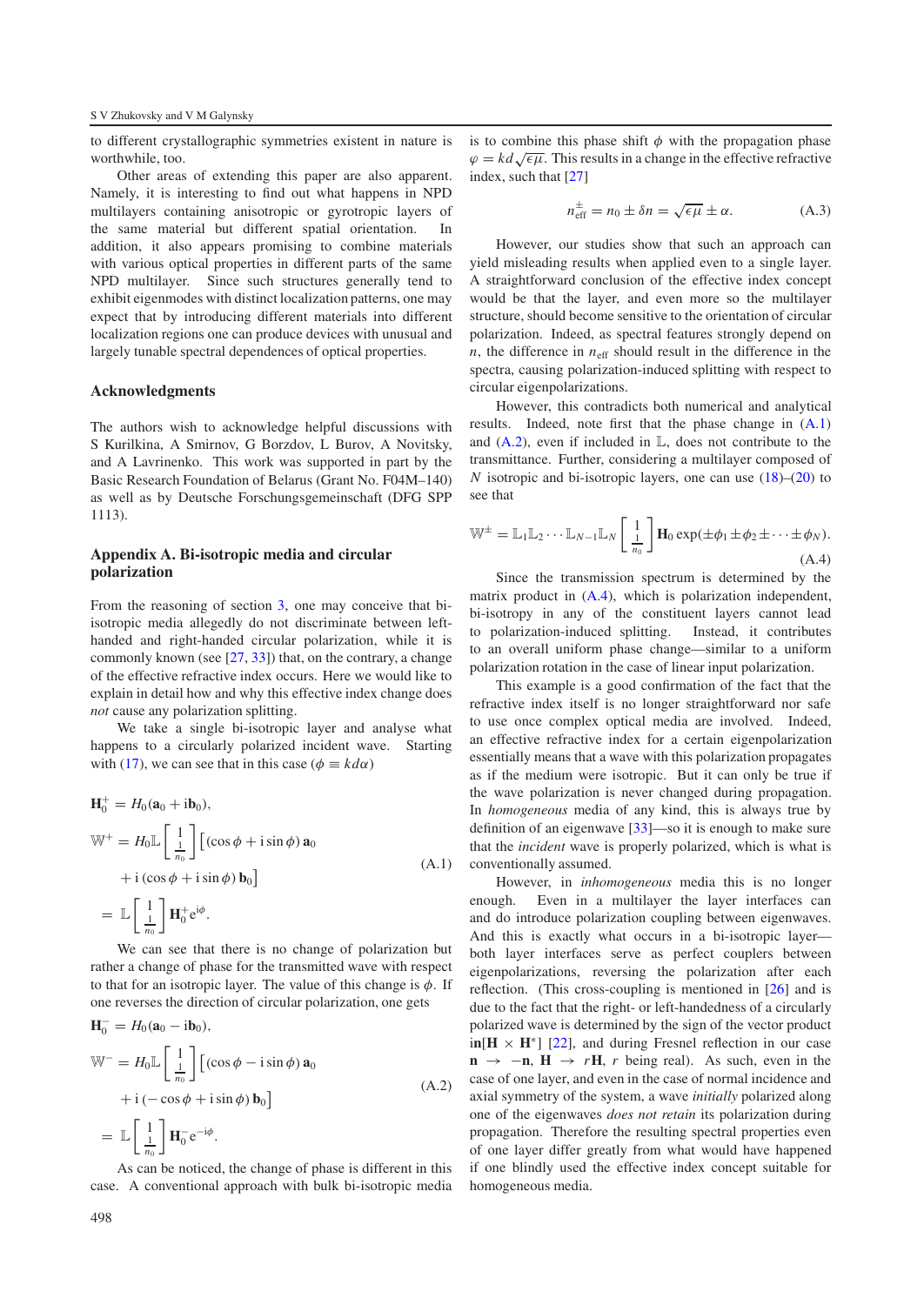#### <span id="page-10-0"></span>**Appendix B. Evolution operator for a uniaxial, isotropically optically active layer**

Here we would like to show in detail the way we have derived the model propagator for a uniaxially birefringent layer with isotropic gyrotropy to be used in [\(26\)](#page-6-1) and [\(27\)](#page-6-2).

The main difficulty in evaluating the propagator directly from [\(23\)](#page-5-7) consists in the fact that eigenvectors of such a matrix are complex elliptical vectors whose orientation and ellipticity depend on numerical relations between  $\epsilon_{\alpha}$ ,  $\epsilon_{e}$ , and  $\alpha$ , and layer interfaces even for one layer will play a role not clearly understood (see appendix [A\)](#page-9-0). The expression for  $\mathbb P$  becomes excessively complex to be analysed successfully.

One of the ways out would be to construct approximations assuming that  $\alpha$  and  $|\epsilon_e - \epsilon_o|$  are small quantities. However, such an approximation has to be done carefully, since while these quantities are indeed small enough, they appear in the propagator multiplied by  $d\omega/c$ , and the resulting phases are no longer infinitesimal. So it can be misleading to straightforwardly suppose  $|\varepsilon_e - \varepsilon_o|^2 = 0 = \alpha^2$ .

Instead, what can be done is to analyse several orders of Taylor series for  $P$  in order to recover how the Taylor decomposition can fold back into trigonometric expressions *so as to produce the same Taylor series up to a certain order*. The result of this operation is what we call here the *model propagator*. Reduced to a  $4 \times 4$  form (see footnote 3), it reads

<span id="page-10-3"></span>
$$
\mathbb{P}^{(g)} = \begin{bmatrix} A & B \\ C & D \end{bmatrix},\tag{B.1}
$$

$$
A \approx \begin{bmatrix} \cos kd \sqrt{\mu \epsilon_o} \cos \phi & \cos kd \sqrt{\mu \epsilon'} (1 - \Delta) \sin \phi \\ -\cos kd \sqrt{\mu \epsilon'} (1 + \Delta) \sin \phi & \cos kd \sqrt{\mu \epsilon_e} \cos \phi \end{bmatrix},
$$
(B.2)

$$
D \approx \begin{bmatrix} \cos kd \sqrt{\mu \epsilon_o} \cos \phi & \cos kd \sqrt{\mu \epsilon'} (1 + \Delta) \sin \phi \\ -\cos kd \sqrt{\mu \epsilon'} (1 - \Delta) \sin \phi & \cos kd \sqrt{\mu \epsilon_e} \cos \phi \end{bmatrix},
$$
(B.3)

$$
B \approx \begin{bmatrix} \frac{\mathrm{i}\epsilon}{\sqrt{\mu\epsilon_e}} \sin kd \sqrt{\mu\epsilon_o} \cos \phi & \frac{\mathrm{i}\epsilon}{\sqrt{\epsilon\mu}} \sin kd \sqrt{\epsilon\mu} \sin \phi \\ -\frac{\mathrm{i}\epsilon}{\sqrt{\epsilon\mu}} \sin kd \sqrt{\epsilon\mu} \sin \phi & \frac{\mathrm{i}\epsilon}{\sqrt{\mu\epsilon_o}} \sin kd \sqrt{\mu\epsilon_e} \cos \phi \end{bmatrix},
$$
(B.4)

$$
C \approx \begin{bmatrix} \frac{i\mu}{\sqrt{\mu\epsilon_o}} \sin kd \sqrt{\mu\epsilon_o} \cos \phi & \frac{i\mu}{\sqrt{\epsilon\mu}} \sin kd \sqrt{\epsilon\mu} \sin \phi \\ -\frac{i\mu}{\sqrt{\epsilon\mu}} \sin kd \sqrt{\epsilon\mu} \sin \phi & \frac{i\mu}{\sqrt{\mu\epsilon_e}} \sin kd \sqrt{\mu\epsilon_e} \cos \phi \end{bmatrix}.
$$
\n(B.5)

In order to simplify the off-diagonal terms to the maximum possible extent, we have substituted  $\epsilon_o \equiv \epsilon - \delta \epsilon$ ,  $\epsilon_e \equiv \epsilon + \delta \epsilon$ . Also,  $\Delta \equiv \frac{1}{2} \sin(\delta \epsilon/\epsilon)$  and  $\epsilon' \equiv \epsilon (1-\delta \varphi)$  where  $\delta \varphi \equiv \delta \epsilon (k d \sqrt{\epsilon \mu})^{-2}$ , and as before,  $\phi = k d \alpha$ .

It can be confirmed that the propagator constructed according to  $(B.1)$ – $(B.5)$  yields the same Taylor decomposition as the real matrix exponential when the terms up to  $\alpha^2$  and  $\delta \epsilon^2$ are preserved.

Certainly, the propagator of  $(B.1)$ – $(B.5)$  is by no means a true form of the evolution operator; it is not even an approximation in the strict sense—rather, it is an expression, which yields the same approximation. Hence it can be used as an approximate model of a real gyrotropic layer. The fact that it is trigonometrical allows us to analyse such phenomena as polarization plane rotation and birefringence, reverting to decomposition only when and where needed. The only

apparent limitation of this approach is that we should not decompose  $(B.2)$ – $(B.5)$  to more than the second order with respect to  $\alpha$  and  $\delta \epsilon$ .

With this kept in mind, one can take Taylor series in square roots with respect to  $\delta \epsilon$  and neglect the product  $\alpha \delta \epsilon$  (which is essentially a quadratic term). This yields ( $\varphi \equiv kd \sqrt{\epsilon \mu}$ )

<span id="page-10-7"></span><span id="page-10-6"></span>
$$
A = D \approx P \cos \varphi + \delta \epsilon \lambda_d S \sin \varphi,
$$
  
\n
$$
B \approx \frac{i\epsilon}{\sqrt{\epsilon \mu}} \left[ P \sin \varphi - \delta \epsilon \left( \lambda_{od} + \lambda' \right) S \cos \varphi \right],
$$
  
\n
$$
C \approx \frac{i\mu}{\sqrt{\epsilon \mu}} \left[ P \sin \varphi + \delta \epsilon \left( \lambda_{od} - \lambda' \right) S \cos \varphi \right],
$$
  
\n
$$
P \equiv I \cos \varphi - \mathbf{q}^{\times} \sin \varphi, \qquad S \equiv \mathbf{a}_0 \otimes \mathbf{a}_0 - \mathbf{b}_0 \otimes \mathbf{b}_0
$$
(B.6)

where the subscripts *d* and *od* stand for 'diagonal' and 'offdiagonal', and

<span id="page-10-8"></span>
$$
\lambda_d = \frac{k d \mu}{2 \sqrt{\epsilon \mu}},
$$
\n $\lambda_{od} = \frac{k d \sqrt{\epsilon \mu}}{2 \epsilon},$ \n $\lambda' = \frac{1}{2 \epsilon}.$ \n(B.7)

Therefore one can rewrite  $(B.6)$  and  $(B.7)$  in the form analogous to  $(14)$  and  $(24)$ :

$$
\mathbb{P}^{(g)} \approx \mathbb{L} \left( I \cos \phi - \mathbf{q}^{\times} \sin \phi \right) + \delta \epsilon \mathbb{L}' \left( \mathbf{a}_0 \otimes \mathbf{a}_0 - \mathbf{b}_0 \otimes \mathbf{b}_0 \right)
$$
\n(B.8)

<span id="page-10-5"></span>Equation  $(B.8)$  is used in the text as  $(26)$ . The coefficient matrices are

<span id="page-10-2"></span><span id="page-10-1"></span>
$$
\mathbb{L} = \begin{bmatrix} \cos \varphi & \frac{\mathrm{i}\epsilon}{\sqrt{\epsilon\mu}} \sin \varphi \\ \frac{\mathrm{i}\mu}{\sqrt{\epsilon\mu}} \sin \varphi & \cos \varphi \end{bmatrix}, \tag{B.9}
$$

$$
\mathbb{L}' = \begin{bmatrix} \frac{k d\mu}{2\sqrt{\epsilon\mu}} \sin \varphi & -\frac{i\epsilon}{\sqrt{\epsilon\mu}} \left( \frac{k d\sqrt{\epsilon\mu}}{2\epsilon} + \frac{1}{2\epsilon} \right) \cos \varphi \\ \frac{i\mu}{\sqrt{\epsilon\mu}} \left( \frac{k d\sqrt{\epsilon\mu}}{2\epsilon} - \frac{1}{2\epsilon} \right) \cos \varphi & \frac{k d\mu}{2\sqrt{\epsilon\mu}} \sin \varphi \end{bmatrix} . \tag{B.10}
$$

On the other hand, one can take Taylor series of  $(B.2)$ – [\(B.5\)](#page-10-4) in another manner, excluding the propagation phase  $\varphi$  rather than the polarization plane rotation  $\varphi$  from the decomposition. Making use of the fact that

<span id="page-10-4"></span>
$$
\frac{\mathrm{i}\epsilon}{\sqrt{\mu\left(\epsilon\mp\delta\epsilon\right)}}\sin kd\sqrt{\mu\left(\epsilon\pm\delta\epsilon\right)}
$$
\n
$$
\approx \frac{\mathrm{i}\left(\epsilon\pm\delta\epsilon\right)}{\sqrt{\mu\left(\epsilon\pm\delta\epsilon\right)}}\sin kd\sqrt{\mu\left(\epsilon\pm\delta\epsilon\right)} + \mathrm{O}\left(\delta\epsilon^2\right)
$$

and likewise neglecting  $\alpha\delta\epsilon$ , we obtain

$$
A = D \approx \mathbf{a}_0 \otimes \mathbf{a}_0 \cos \varphi_o + \mathbf{b}_0 \otimes \mathbf{b}_0 \cos \varphi_e - \alpha k d \cos \varphi \mathbf{q}^\times,
$$
  

$$
B \approx \frac{\mathrm{i} \epsilon_o}{\sqrt{\epsilon_o \mu}} \mathbf{a}_0 \otimes \mathbf{a}_0 \sin \varphi_o + \frac{\mathrm{i} \epsilon_e}{\sqrt{\epsilon_e \mu}} \mathbf{b}_0 \otimes \mathbf{b}_0 \sin \varphi_e
$$

$$
\sqrt{\epsilon_{\theta}\mu}^{\omega} \circ \omega_{0} \sin \varphi_{0}^{\omega} + \sqrt{\epsilon_{e}\mu}^{\omega} \circ \omega_{0} \sin \varphi_{e}
$$
  
\n
$$
- \frac{i\epsilon}{\sqrt{\epsilon_{\theta}\mu}} \alpha_{k} d \sin \varphi q^{\omega},
$$
  
\n
$$
C \approx \frac{i\mu}{\sqrt{\epsilon_{\theta}\mu}} a_{0} \otimes a_{0} \sin \varphi_{o} + \frac{i\mu}{\sqrt{\epsilon_{e}\mu}} b_{0} \otimes b_{0} \sin \varphi_{e}
$$
  
\n
$$
- \frac{i\mu}{\sqrt{\epsilon_{\mu}}} \alpha_{k} d \sin \varphi q^{\omega}. \tag{B.11}
$$

Here, naturally,  $\varphi_o \equiv kd \sqrt{\varepsilon_o \mu}$ ,  $\varphi_e \equiv kd \sqrt{\varepsilon_e \mu}$ . Thus, isolating the real-space structure in analogy with  $(B.8)$ , we have

$$
\mathbb{P}^{(g)} \approx \mathbb{L}_o \mathbf{a}_0 \otimes \mathbf{a}_0 + \mathbb{L}_e \mathbf{b}_0 \otimes \mathbf{b}_0 - k d \alpha \mathbb{L} \mathbf{q}^{\times}.
$$
 (B.12)

This formula is used in the text as  $(27)$ . The coefficient matrices  $\mathbb{L}_a$  and  $\mathbb{L}_b$  are identical to those in [\(25\)](#page-6-0). The antisymmetric term contains the same matrix  $\mathbb L$  as in [\(B.9\)](#page-10-1).